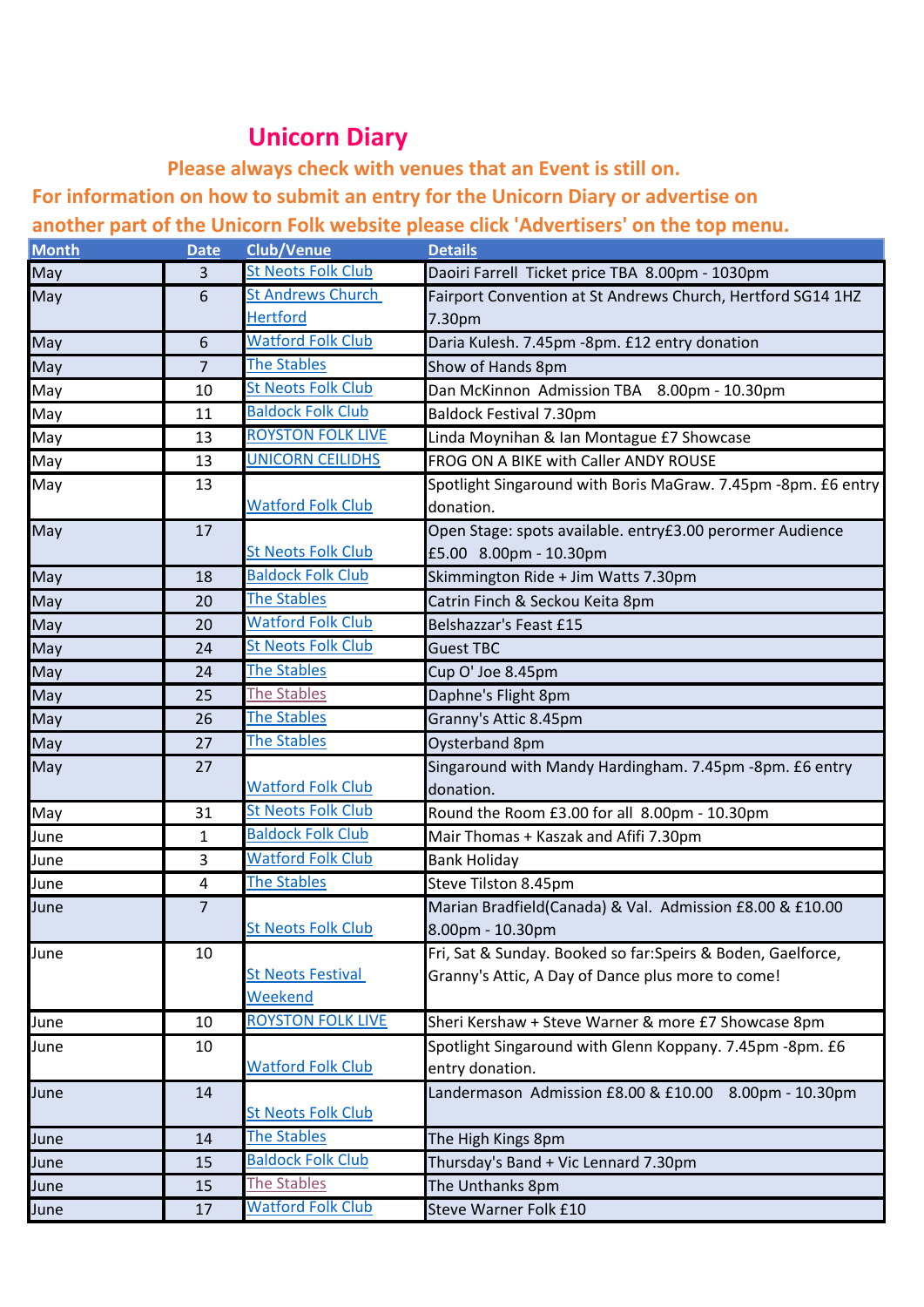| June | 21 | <b>St Neots Folk Club</b> | Na Mara Admission £8.00 & £10.00 8.00pm - 10.30pm           |
|------|----|---------------------------|-------------------------------------------------------------|
| June | 24 | <b>The Stables</b>        | Spiers & Boden 8pm                                          |
| June | 24 | <b>Watford Folk Club</b>  | Singaround. 7.45pm -8pm. £6 entry donation.                 |
| June | 28 | <b>St Neots Folk Club</b> | Round the Room £3.00 for all 8.00pm - 10.30pm               |
| June | 29 | <b>Baldock Folk Club</b>  | Bluegrass/Americana Night 7.30pm                            |
| July | 5  | <b>St Neots Folk Club</b> | Rick Kemp Admission tbc                                     |
| July | 8  |                           | Pat Crilly & Greg Camburn, Cut The Mustard, Bass & Taylor & |
|      |    | <b>ROYSTON FOLK LIVE</b>  | more Showcase 37 8pm                                        |
| July | 12 |                           | Open Stage: spots available. entry£3.00 perormer Audience   |
|      |    | <b>St Neots Folk Club</b> | £5.00 8.00pm - 10.30pm                                      |
| July | 13 | <b>Baldock Folk Club</b>  | Singaround with Club Regulars 7.30pm                        |
| July | 17 | <b>The Stables</b>        | Le Vent Du Nord 8pm                                         |
| July | 19 | <b>St Neots Folk Club</b> | <b>Guest TBC</b>                                            |
| July | 24 | <b>The Stables</b>        | The Black Feathers 8pm                                      |
| July | 26 | <b>St Neots Folk Club</b> | Round the Room £3.00 for all 8.00pm - 10.30pm               |
|      |    |                           |                                                             |